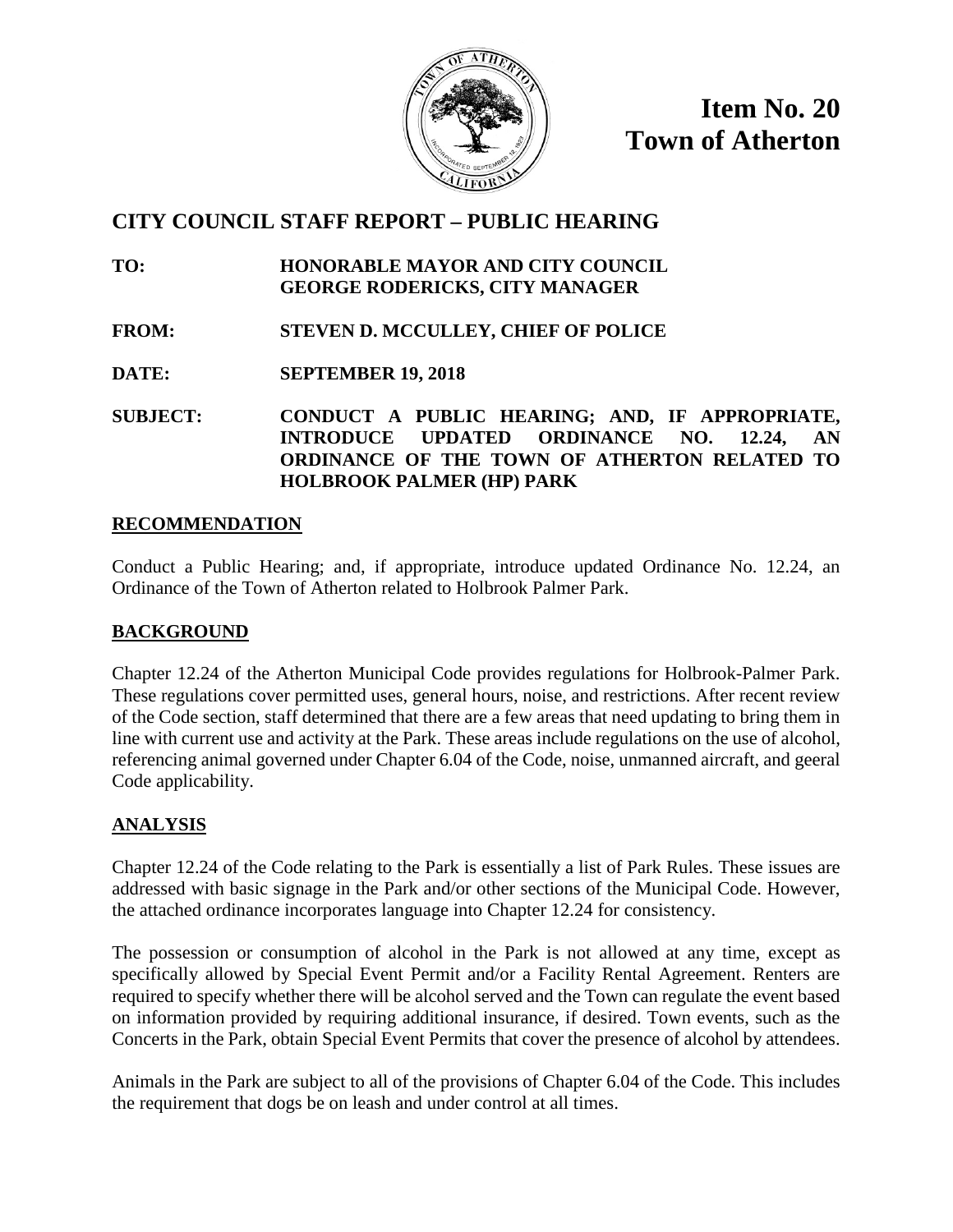With respect to noise, the current ordinance provided the use of amplified sound in any outdoor area. Because outdoor amplified sound is allowed under a Town permit or rental agreement, this caveat was added to the language.

The ordinance was updated to reflect the recent regulations governing Unmanned Aircraft Systems (drones).

Lastly, a catchall provision was added that use of the Park is subject to all applicable regulations codified elsewhere in the Code.

## **POLICY FOCUS**

The purpose of the Town's ordinance is to create and manage regulations for use of HP Park. The updated language establishes regulations which are consistent with the Town's operating principle of promoting safety and livability for the community.

## **FISCAL IMPACT**

It is anticipated that Police Officers and/or the Code Enforcement Officer will respond to complaints of violations of the ordinance. Since these regulations already exist and are enforced, there is no additional staff time or resources involved. In order to educate park users and visitors about the updated ordinance, staff will provide information on the Town's website and publish in the next Athertonian newsletter.

## **PUBLIC NOTICE**

Public notification was achieved by posting the agenda, with this agenda item being listed, at least 72 hours prior to the meeting in print and electronically. Information about the project is also disseminated via the Town's electronic News Flash and Atherton Online. There are approximately 1,200 subscribers to the Town's electronic News Flash publications. Subscribers include residents as well as stakeholders – to include, but be not limited to, media outlets, school districts, Menlo Park Fire District, service provides (water, power, and sewer), and regional elected officials.

### **COMMISSION/COMMITTEE FEEDBACK/REFERRAL**

This item  $\_\_\_\$ has or  $\_\_X\_\_\_\$ has not been before a Town Committee or Commission.

- \_\_\_\_ Audit/Finance Committee (meets every other month)
- \_\_\_\_ Bicycle/Pedestrian Committee (meets as needed)
- \_\_\_\_ Civic Center Advisory Committee (meets as needed)
- \_\_\_\_ Environmental Programs Committee (meets every other month)
- Park and Recreation Committee (meets each month)
- \_\_\_\_ Planning Commission (meets each month)
- Rail Committee (meets every other month)
- \_\_\_\_ Transportation Committee (meets every other month)
- Tree Committee (meets each month)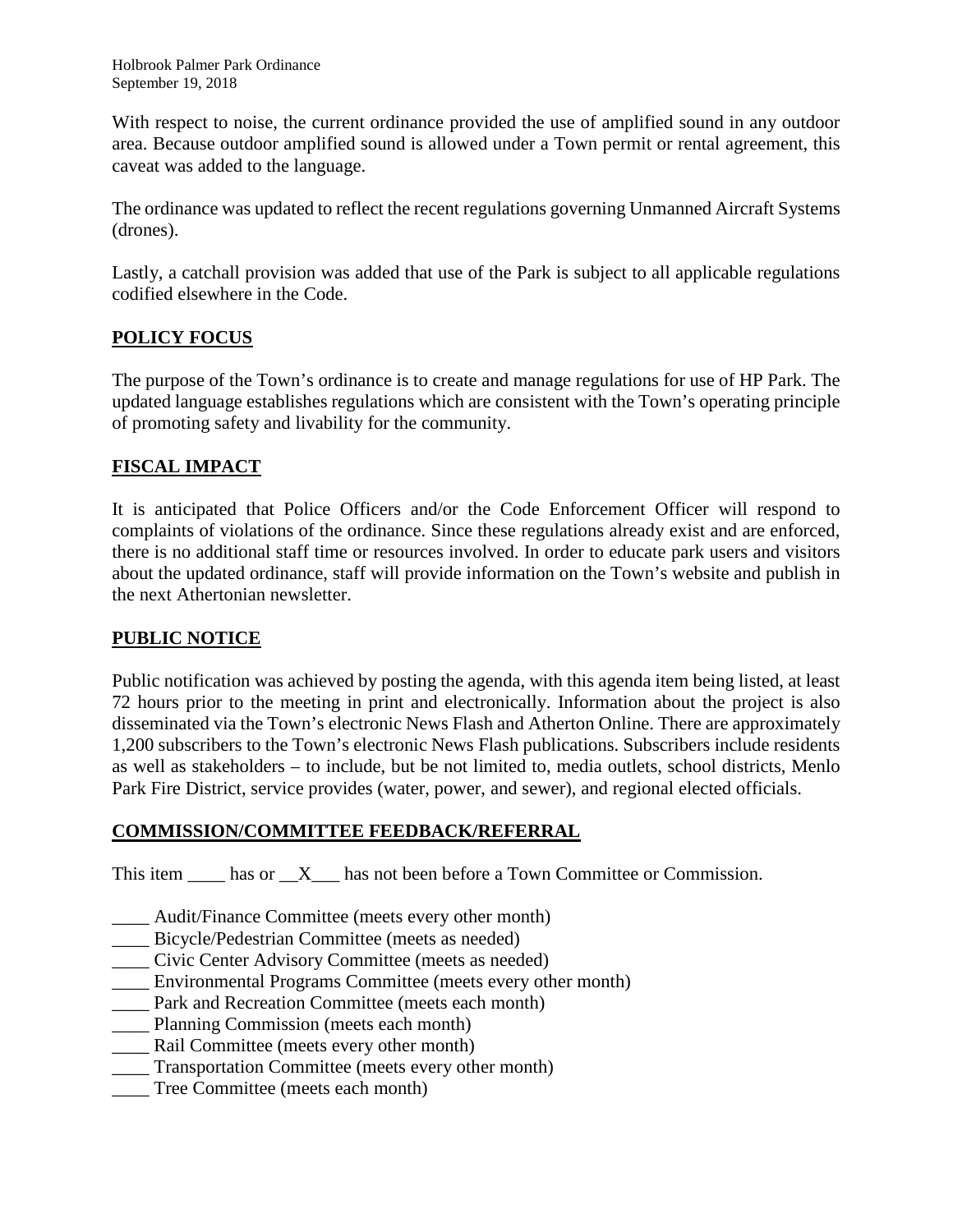Holbrook Palmer Park Ordinance September 19, 2018

# **ATTACHMENTS**

ATTACHMENT 1 – Updated Ordinance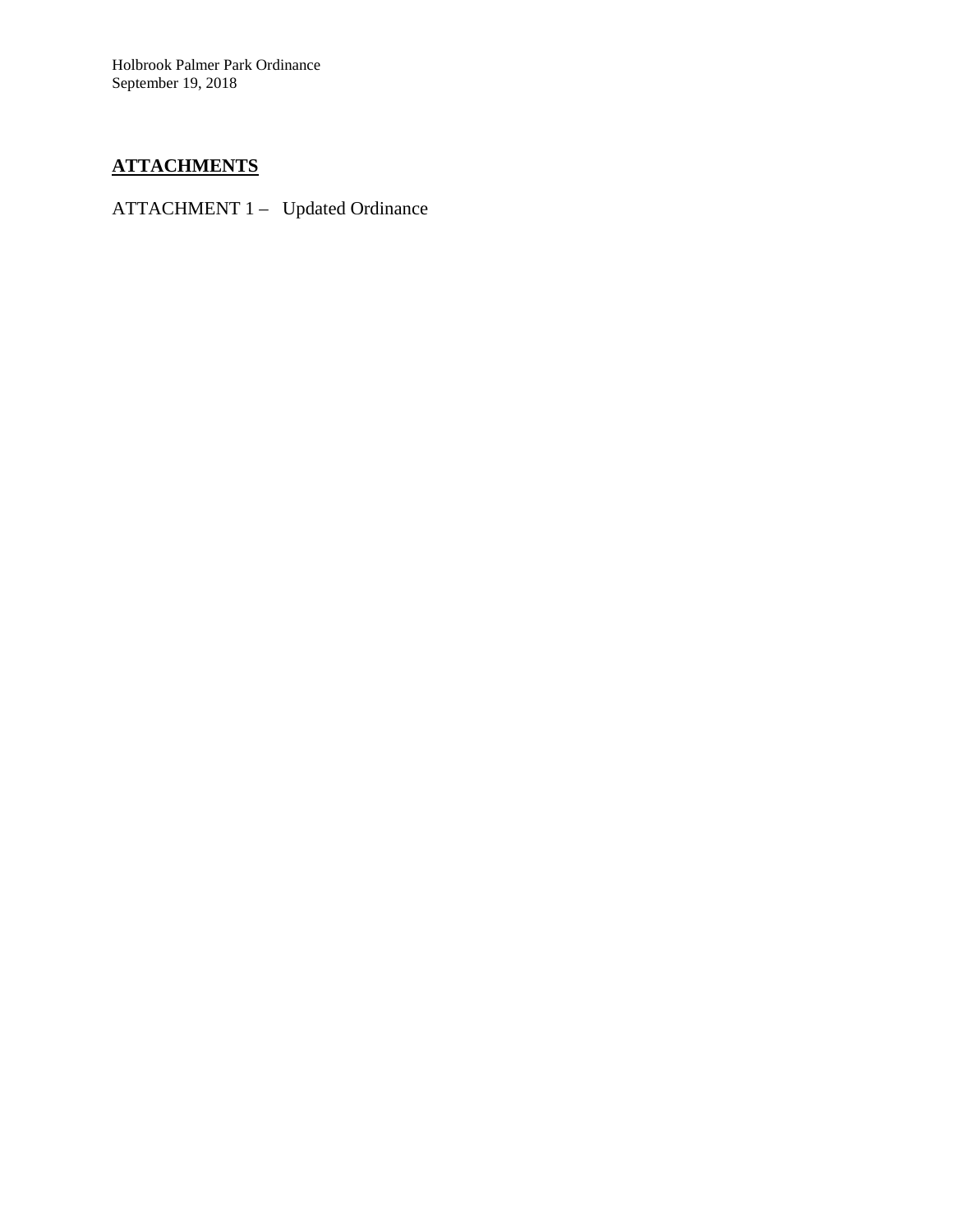Atherton Municipal Code Chapter 12.24 HOLBROOK-PALMER PARK Page 1/2

### **Chapter 12.24**

### **HOLBROOK-PALMER PARK**

Sections:<br>12.24.010 Permit required for use of park buildings. 12.24.020 Hours of use—General use.<br>12.24.025 Use of Alcohol  $\frac{12.24.025}{12.24.030}$  Use of Alcohol 12.24.030 Trespassing in restricted areas.<br>12.24.040 Tennis court hours. Tennis court hours. 12.24.050 Hours of use—Use permit. 12.24.055 Animals.<br>12.24.060 Noise rest 12.24.060 Noise restrictions.<br>12.24.070 Exempted activities Exempted activities. 12.24.075 Unmanned Aircraft System use.<br>12.24.080 Restriction of ball game use. 12.24.080 Restriction of ball game use.<br>12.24.085 Restrictions on use of walkin Restrictions on use of walking paths. 12.24.090 -Speed limit and parking restrictions. 24.100 Additional Restrictions. Formatted: Font: Times New Roman, 10 pt

#### **12.24.010 Permit required for use of park buildings.**

Use of park buildings by individuals and groups shall be allowed by use permit, subject to regulations issued under authority of the city manager, in conformity with this and other applicable ordinances, and with the general plan for the development of the town. (Ord. 335 Ch. 9(d) § 1, 1975)

#### **12.24.020 Hours of use—General use.**

Holbrook-Palmer Park shall be closed for general use from one-half hour after sunset to one-half hour before sunrise. No person shall use the park at other times except in accordance with a use permit or for activities sponsored by the town. (Ord. 367 (part), 1978: Ord. 335 Ch. 9(d) § 2, 1975)

### **12.24.025 Use of Alcohol.**

Alcohol possession and/or consumption is not allowed within Holbrook-Palmer Park at any time, except as specifically allowed by Special Event Permit and/or Facility Rental Agreement.

#### **12.24.030 Trespassing in restricted areas.**

Entry into the corporation yard, carriage house, water tower building, or the pavilion building, without proper authorization from the town shall constitute trespassing, as will entry into the main recreation building during hours other than normal office hours. (Ord. 367 (part), 1978: Ord. 335 Ch. 9(d) § 3, 1975)

#### **12.24.040 Tennis court hours.**

Holbrook-Palmer Park tennis courts shall be open for use from seven-thirty a.m. until sunset on Monday through Friday and from eight a.m. until sunset on Saturdays and Sundays and holidays. (Ord. 367 (part), 1978: Ord. 335 Ch. 9(d) § 4, 1975)

#### **12.24.050 Hours of use—Use permit.**

No person shall use any park facility under a use permit before eight a.m. or after eleven p.m. of any day, except that clean-up activities may continue from eleven p.m. until midnight. (Ord. 367 (part), 1978: Ord. 335 Ch. 9(d) § 5, 1975)

### **12.24.055 Animals.**

Animals in Holbrook-Palmer Park are subject to all of the provisions of Chapter 6.04 of this Code, which includes the requirement that dogs be on leash and under control at all times.

Formatted: Space After: 0 pt

Formatted: Font: Times New Roman, 10 pt, Bold Formatted: Space After: 0 pt Formatted: Font: Times New Roman, 10 pt, Bold Formatted: Font: Times New Roman, 10 pt

Formatted: Space After: 0 pt

Formatted: Font: Times New Roman, 10 pt, Bold Formatted: Space After: 0 pt Formatted: Font: Times New Roman, 10 pt, Bold Formatted: Font: Times New Roman, 10 pt Formatted: Font: Times New Roman, 10 pt

The Atherton Municipal Code is current through Ordinance 633, passed June 20, 2018.